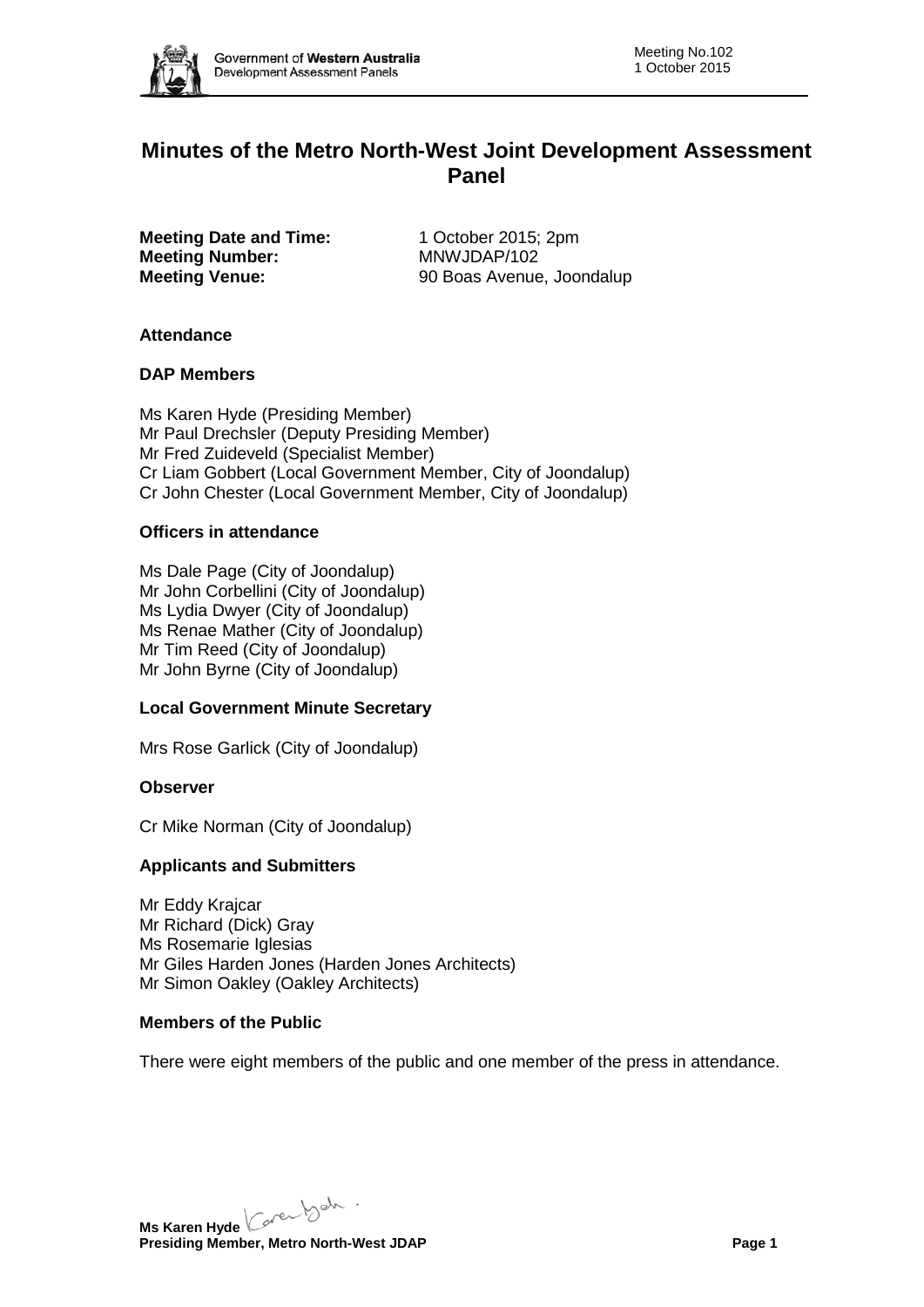

# **1. Declaration of Opening**

The Presiding Member, Ms Karen Hyde declared the meeting open at 2.00pm on 1 October 2015 and acknowledged the past and present traditional owners and custodians of the land on which the meeting was being held.

The Presiding Member announced the meeting would be run in accordance with the *Development* Assessment *Panel Standing Orders 2012* under the *Planning and Development (Development Assessment Panels) Regulations 2011*.

The Presiding Member advised that the meeting is being audio recorded in accordance with Section 5.16 of the Standing Orders 2012; No Recording of Meeting, which states: *'A person must not use any electronic, visual or audio recording device or instrument to record the proceedings of the DAP meeting unless the Presiding Member has given permission to do so.'* The Presiding Member granted permission for the minute taker to record proceedings for the purpose of the minutes only.

### **2. Apologies**

Nil

### **3. Members on Leave of absence**

Nil

### **4. Noting of minutes**

Minutes of the Metro North-West JDAP Meeting No.99 held on 17 September 2015 and Meeting No.100 held on 18 September 2015 were noted by DAP members.

The Minutes of the Metro North-West JDAP Meeting No.101 held on 24 September 2015 were not available at time of Agenda preparation.

#### **5. Declaration of Due Consideration**

All members declared that they had duly considered the documents.

#### **6. Disclosure of interests**

Panel member, Cr John Chester, declared an impartiality interest in item 10.1. One of the presenters, Mr Richard Gray is known to Cr Chester. Cr Chester has received a phone call from Mr Gray regarding Item 10.1 on the Agenda.

In accordance with section 4.6.1 and 4.6.2 of the Standing Orders 2012, the Presiding Member determined that Cr Chester, who has disclosed an impartiality interest, is permitted to participate in discussion and voting on the items.

**Ms Karen Hyde** Care back **Presiding Member, Metro North-West JDAP Page 2 Page 2**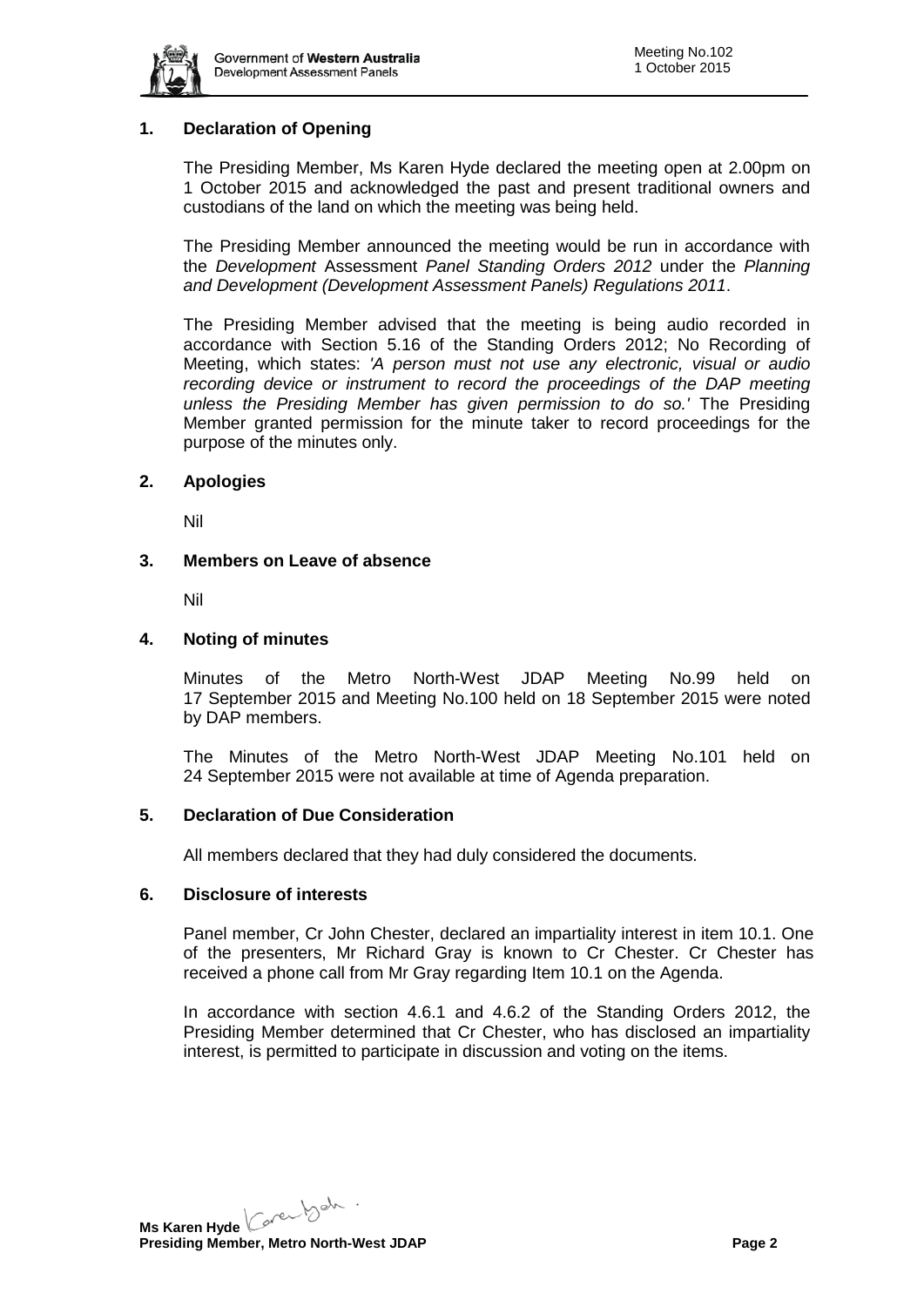

### **7. Deputations and presentations**

- **7.1** Mr Eddy Krajcar addressed the DAP against the application at Item 10.1.
- **7.2** Mr Richard (Dick) Gray addressed the DAP against the application at Item 10.1.
- **7.3** Ms Rosemarie Iglesias addressed the DAP against the application at Item 10.1.
- **7.4** Mr Giles Harden Jones (Harden Jones Architects) addressed the DAP for the application at Item 10.1.

*The presentations at Item 7.1 through to 7.4 were heard prior to the application at Item No. 10.1.* 

### **8. Form 1 - Responsible Authority Reports – DAP Application**

| 8.1 | <b>Property Location:</b>   | Lot 181 (20) St Marks Drive, Hillarys      |
|-----|-----------------------------|--------------------------------------------|
|     | <b>Application Details:</b> | Proposed three storey educational facility |
|     | Applicant:                  | <b>Oakley Architects</b>                   |
|     | Owner:                      | Anglican Schools Commission                |
|     | Responsible authority:      | City of Joondalup                          |
|     | DoP File No:                | DAP/15/00867                               |

### **REPORT RECOMMENDATION / PRIMARY MOTION**

**Moved by:** Cr John Chester **Seconded by:** Mr Fred Zuideveld

That the Metro North-West Joint Development Assessment Panel resolves to:

**Approve** DAP Application reference DAP/15/00867 and accompanying plans A1.01, A1.02, A1.04, A2.01, A2.03, A3.01, A3.02 and A4.01 in accordance with Clause 6.9 of the City of Joondalup *District Planning Scheme No.2*, subject to the following conditions:

# **Conditions**

- 1. This decision constitutes planning approval only and is valid for a period of two years from the date of the decision letter. If the subject development is not substantially commenced within the two year period, the approval shall lapse and be of no further effect;
- 2. This approval relates to the Senior Academic Centre, adjoining car park and access only as indicated on the approved plans. It does not relate to the 'proposed new 'standalone' classroom block', 'alterations to end of block', or proposed new addition to existing classroom block' on plan A1.01 or the 'new standalone classrooms' or 'new classroom' on plan A1.02.
- 3. The eight temporary classrooms approved under DA15/0289 are to be removed and the land made good to the satisfaction of the City, prior to occupation of the Senior Academic Centre.

**Ms Karen Hyde** Care back **Presiding Member, Metro North-West JDAP Page 3**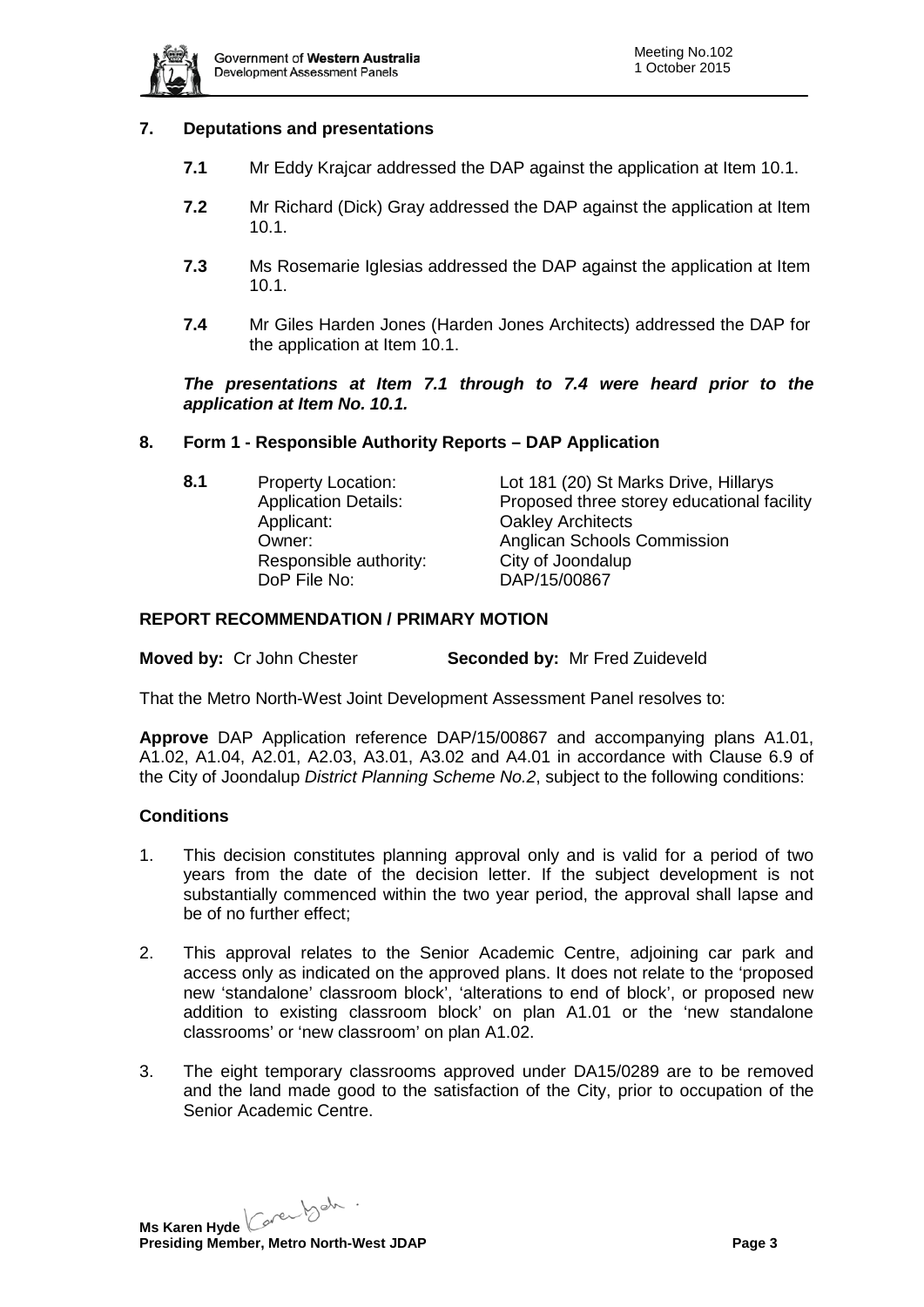

- 4. Detailed landscaping plans shall be submitted to the City for approval prior to the commencement of development. These landscaping plans are to indicate the proposed landscaping treatment(s) of the subject site and the adjoining road verge(s), and shall:
	- Be drawn at an appropriate scale of either 1:100, 1:200 or 1:500;
	- Provide all details relating to paving, treatment of verges and tree planting in the car park;
	- Show spot levels and/or contours of the site;
	- Indicate any natural vegetation to be retained and the proposed manner in which this will be managed;
	- Be based on water sensitive urban design principles to the satisfaction of the City;
	- Be based on Designing out Crime principles to the satisfaction of the City; and
	- Show all irrigation design details.
- 5. Landscaping and reticulation shall be established in accordance with the approved landscaping plans, Australian Standards and best trade practice prior to the development first being occupied and thereafter maintained to the satisfaction of the City.
- 6. A Construction Management Plan being submitted and approved by the City prior to the commencement of development. The management plan shall detail how it is proposed to manage:
	- i. all forward works for the site;
	- ii. the delivery of materials and equipment to the site;
	- iii. the storage of materials and equipment on the site;
	- iv. the parking arrangements for the contractors and subcontractors;
	- v. other matters likely to impact on the surrounding properties;
- 7. An on-site stormwater drainage system, with the capacity to contain a 1:100 year storm of 24-hour duration, is to be provided prior to the development first being occupied, and thereafter maintained to the satisfaction of the City. Plans showing the proposed stormwater drainage system are to be submitted to the City for approval prior to the commencement of development;
- 8. A full schedule of colours and materials for all exterior parts to the building is to be submitted and approved prior to the commencement of development. Development shall be in accordance with the approved schedule and all external materials and finishes shall be maintained to a high standard including being free of vandalism, to the satisfaction of the City;
- 9. Any proposed external building plant, including air conditioning units, piping, ducting and water tanks, being located so as to minimise any visual and noise impact on surrounding landowners, and screened from view from the street, and where practicable from adjoining buildings, with details of the location of such plant being submitted for approval by the City prior to the commencement of development;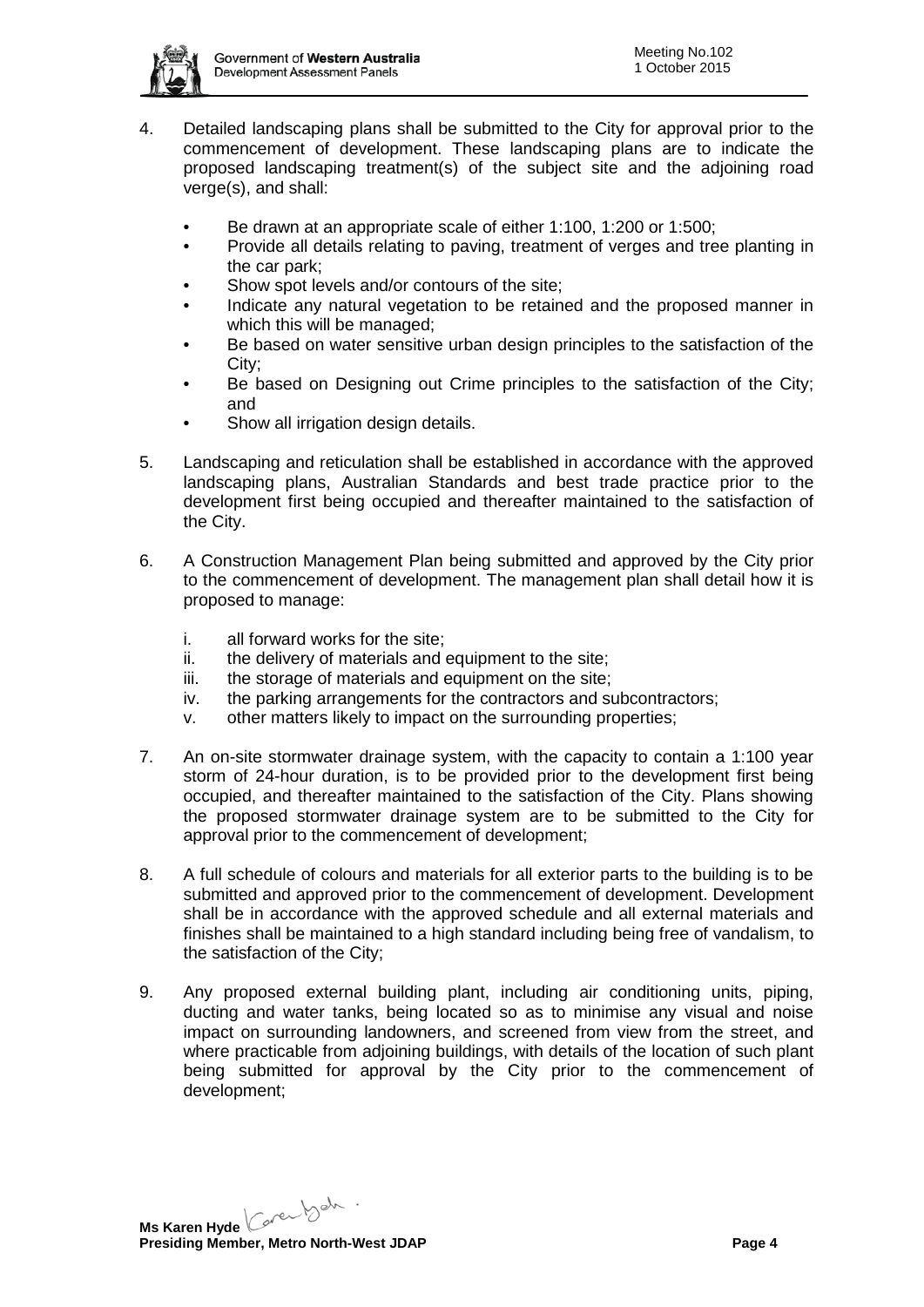

- 10. The external surface of the additions, including roofing, shall be finished in materials and colours that have low reflective characteristics, to the satisfaction of the City. The external surfaces shall be treated to the satisfaction of the City if it is determined by the City that glare from the completed development has a significant adverse effect on the amenity of adjoining or nearby neighbours.
- 11. Any bicycle parking facilities provided should be designed in accordance with the Australian Standard for Off-street Car parking – Bicycles (AS2890.3-1993). If the development is to include bicycle parking, details of bicycle parking area(s) shall be provided to, and approved by the City prior to the commencement of development.
- 12. The car parking bays, driveways and access points shown on the approved plans are to be designed, constructed, drained and marked in accordance with the Australian Standard for Off-street Car Parking (AS/NZS2890.1 2004), Off-street Parking for People with Disabilities (AS/NZS2890.6 2009) and Off-street Commercial Vehicle Facilities (AS2890.2:2002), prior to the occupation of the development. These bays are to be thereafter maintained to the satisfaction of the City.
- 13. Detailed traffic management and car park plans shall be submitted and approved by the City prior to commencement of development. This plan shall detail:
	- i. Compliance with AS2890;
	- ii. Directional signage and pavement markings;
	- iii. Demonstrate circulation for a B99 vehicle from entry to exit via the proposed roundabout within the new staff car park; and
	- iv. Give consideration to the installation and provision of boom gates or similar to enable restricted access.

# **Advice Notes**

- 1. Where an approval has so lapsed, no development shall be carried out without the further approval of the City having first been sought and obtained.
- 2. A certificate of electrical compliance, completed by a suitably qualified person, is required prior to the occupation of the building and in accordance with the *Health (Public Building) Regulations 1992*.
- 3. Food Notification/Registration under the *Food Act 2008* may be required where food ingredients are being provided to students, or where any person is able to purchase food from the café.

**The Report Recommendation/Primary Motion was put and CARRIED UNANIMOUSLY.**

**9. Form 2 – Responsible Authority Reports - Amending or cancelling DAP development approval**

Nil

**Ms Karen Hyde** Care back **Presiding Member, Metro North-West JDAP Page 5 Page 5**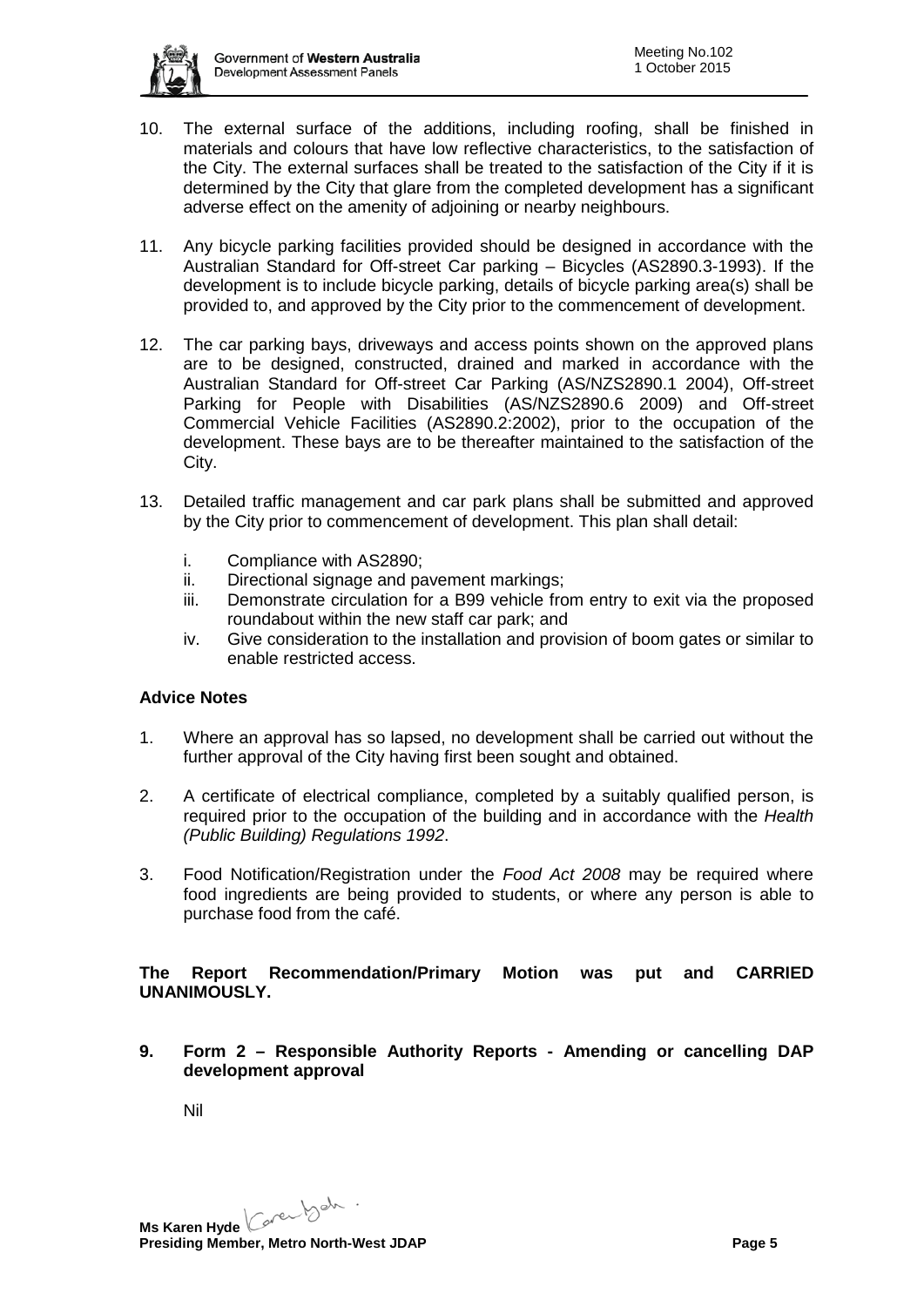

# **10. Appeals to the State Administrative Tribunal**

| Lot 28 (46) Angove Drive, Hillarys  |
|-------------------------------------|
| Mixed Use Development with Basement |
|                                     |
|                                     |
|                                     |
|                                     |
|                                     |
|                                     |

### **REPORT RECOMMENDATION / PRIMARY MOTION**

**Moved by:** Cr Liam Gobbert **Seconded by:** Mr Fred Zuideveld

That the Metro North-West Joint Development Assessment Panel, pursuant to section 31 of the *State Administrative Tribunal Act 2004* in respect of SAT application DR 217/2015, resolves to:

**Set aside** its decision dated 6 July 2015 and **approves** DAP application reference DAP/15/00754 and amended plans as set out in Attachment 2 in accordance with Clause 6.9 of the *City of Joondalup District Planning Scheme No. 2*, subject to the following conditions:

#### **Conditions**

- 1. This decision constitutes planning approval only and is valid for a period of 2 years from the date of approval. If the subject development is not substantially commenced within the 2 year period, the approval shall lapse and be of no further effect.
- 2. A Construction Management Plan being submitted to and approved by the City of Joondalup prior to the commencement of development. The management plan shall detail how it is proposed to manage:
	- (a) all forward works for the site;
	- (b) the delivery of materials and equipment to the site;
	- (c) the storage of materials and equipment on the site;
	- (d) the parking arrangements for the contractors and subcontractors;
	- (e) the management of sand and dust during the construction process;
	- (f) the management of noise during the construction process; and
	- (g) other matters likely to impact on the surrounding properties.
- 3. Any proposed external building plant, including air conditioning units, piping, ducting and water tanks, being located so as to minimise any visual and noise impact on surrounding landowners, and screened from view from the street, and where practicable from adjoining buildings, with details of the location of such plant being submitted for approval by the City prior to the commencement of development.
- 4. An onsite stormwater drainage system, with the capacity to contain a 1:100 year storm of 24-hour duration, is to be provided prior to the development first being occupied, and thereafter maintained to the satisfaction of the City. Plans showing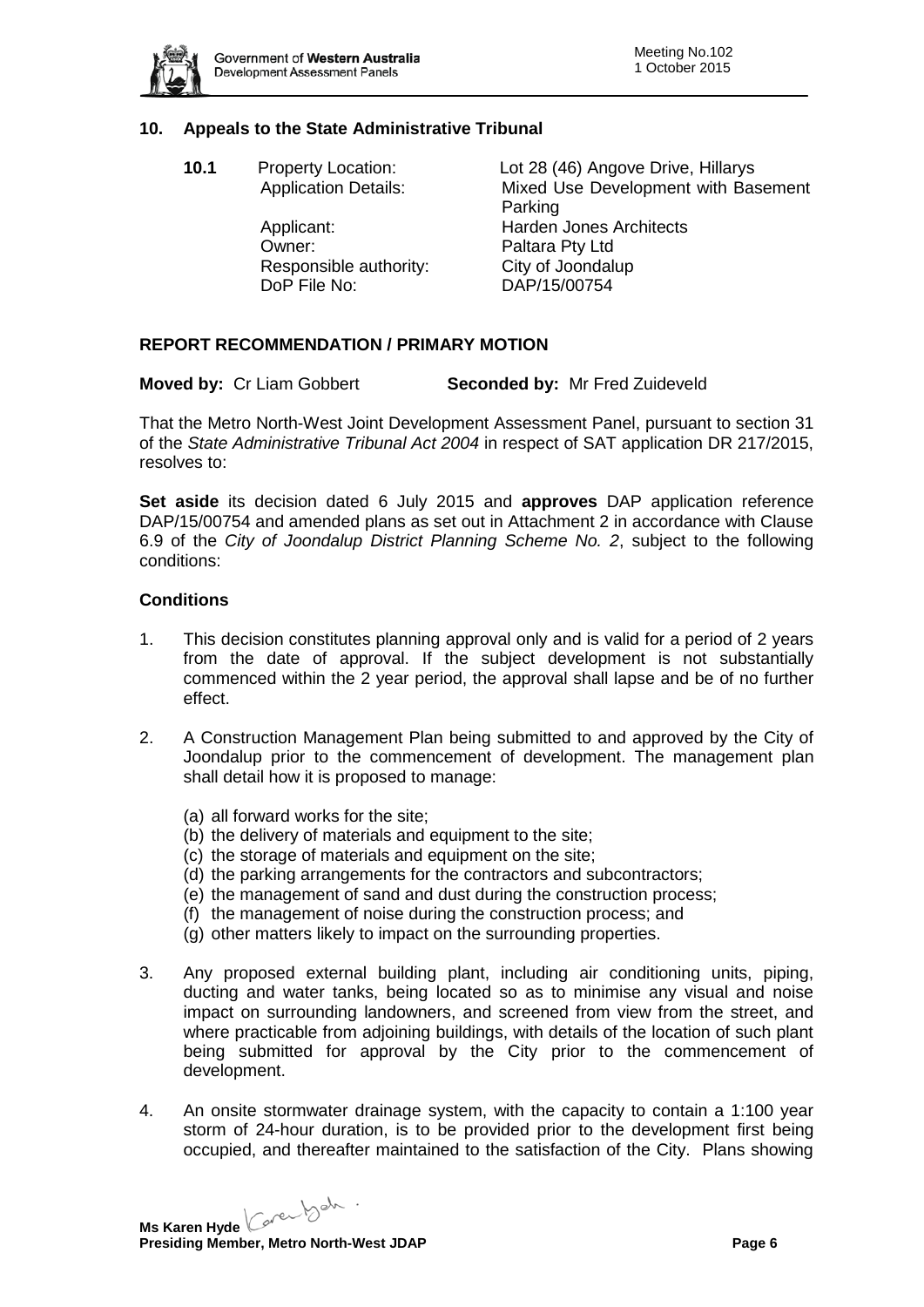

the proposed stormwater drainage system are to be submitted to the City for approval, prior to the commencement of development.

- 5. The off-street car parking bays, driveways and access points shown on the approved plans are to be designed, constructed, drained and marked in accordance with the Australian Standard for Off-street Car Parking (AS/NZS2890.1 2004), Off-street Parking for People with Disabilities (AS/NZS2890.6 2009) and Offstreet Commercial Vehicle Facilities (AS2890.2:2002), prior to the occupation of the development. These bays are to be thereafter maintained to the satisfaction of the City.
- 6. The on-street car parking bays and access points shown on the approved plans are to be designed, constructed, drained and marked in accordance with the Australian Standard for On-street Car Parking (AS/NZS2890.5 1993) and other applicable Australian Standards and Austroads guidelines to the satisfaction of the City, prior to the occupation of the development. These bays are to be thereafter maintained to the satisfaction of the City.
- 7. The construction of the pedestrian footpaths within the Angove Drive and Mallorca Avenue road reserves is required prior to the development first being occupied.
- 8. Further to conditions 6 and 7 above, detailed plans showing the proposed works in the road reserve, including construction of the pedestrian footpaths and on-street car bays, are to be submitted to and approved by the City prior to commencement of development. All costs associated with the proposed construction of the pedestrian footpath and car bays within the Angove Drive and Mallorca Avenue road reserves shall be at the expense of the applicant. All works are to be completed to the satisfaction of the City prior to the development first being occupied.
- 9. Bicycle parking facilities shall be provided in accordance with the Australian Standard for Offstreet Carparking – Bicycles (AS2890.3-1993 as amended) prior to the development first being occupied. Details of bicycle parking area(s) shall be provided to the City for approval prior to the commencement of development.
- 10. All external walls of the proposed buildings shall be of a clean finish, and shall at all times be maintained to a high standard, including being free of vandalism, to the satisfaction of the City.
- 11. All development shall be contained within the property boundaries.
- 12. Detailed landscaping plans shall be submitted to the City for approval prior to the commencement of development. These landscaping plans are to indicate the proposed landscaping treatment(s) of the subject site and the adjoining road verge(s), and shall:
	- Be drawn at an appropriate scale of either 1:100, 1:200 or 1:500;
	- Provide all details relating to paving, treatment of verges and tree planting in the car park;
	- Show spot levels and/or contours of the site;
	- Be based on water sensitive urban design principles to the satisfaction of the City;

**Ms Karen Hyde** Care back **Presiding Member, Metro North-West JDAP Page 7 Page 7**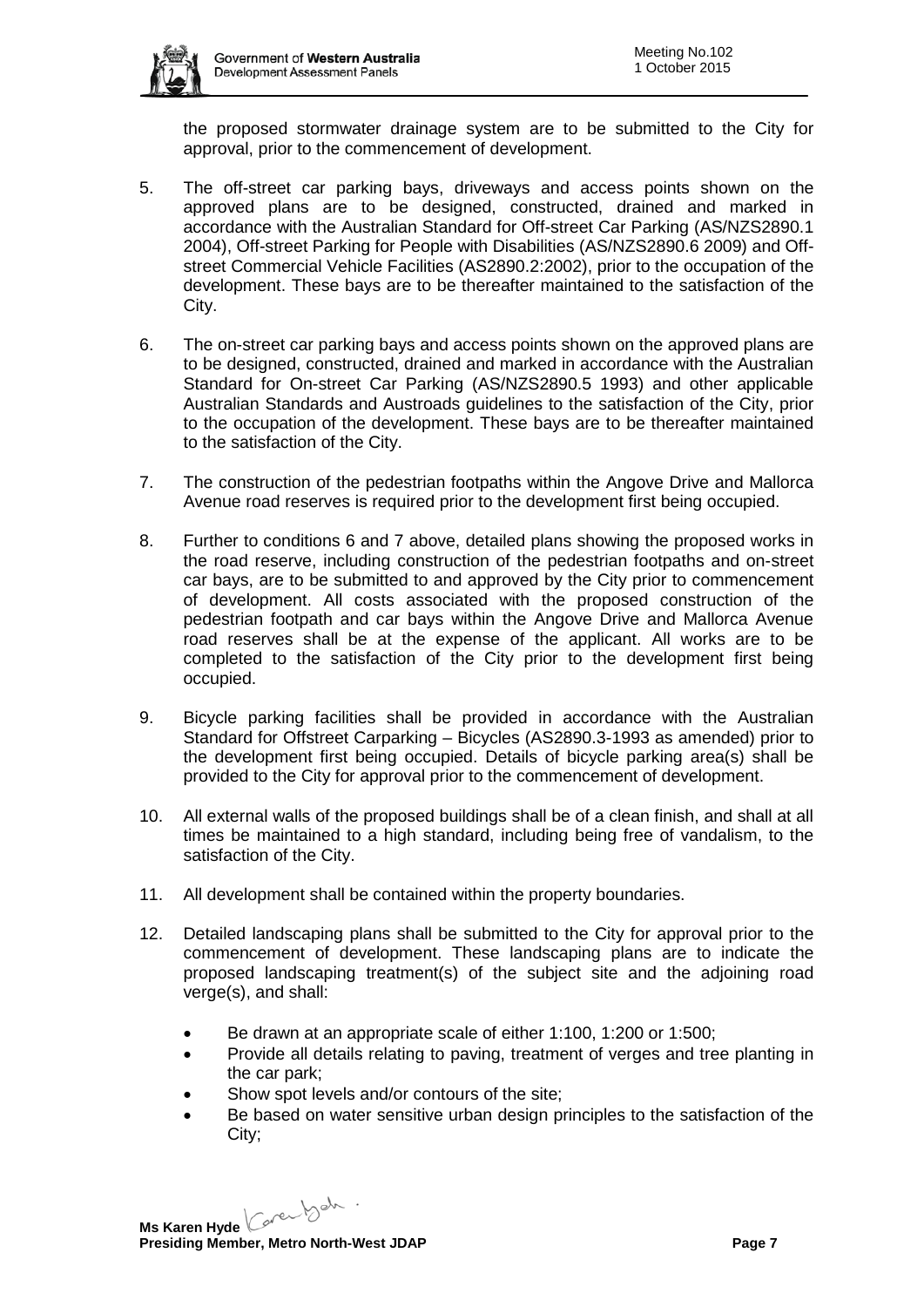

- Be based on Designing out Crime principles to the satisfaction of the City; and
- Show all irrigation design details.
- 13. Landscaping and reticulation shall be established in accordance with the approved landscaping plans, Australian Standards and best trade practice prior to the development first being occupied and thereafter maintained to the satisfaction of the City.
- 14. A full schedule of colours and materials for all exterior parts to the building is to be submitted and approved prior to the commencement of development. Development shall be in accordance with the approved schedule and all external materials and finishes shall be maintained to a high standard to the satisfaction of the City.
- 15. A refuse management plan indicating the method of rubbish collection is to be submitted prior to the commencement of development, and approved by the City prior to the development first being occupied. Refuse management for the development shall be undertaken in accordance with the approved Refuse Management Plan, to the satisfaction of the City.
- 16. Lighting shall be installed along all car parking areas, communal open space areas, pedestrian pathways and in all common service areas prior to the development first being occupied, to the satisfaction of the City. A lighting plan shall be submitted to the City for approval prior to the commencement of development.
- 17. Visitor car parking spaces shall be marked and clearly signposted as dedicated for visitor use only, to the satisfaction of the City.

# **Advice Notes**

- 1. Where an approval has lapsed, no development shall be carried out without further approval having first being sought and obtained.
- 2. The tenancy indicated as 'Office' on the approved plans is approved as an 'Office' as defined by the City of Joondalup District Planning Scheme No. 2.
- 3. The City of Joondalup District Planning Scheme No. 2 defines 'Office' as *"any premises used for the administration of clerical, technical, professional or other like business activities but does not include administration facilities which are required in association with a predominant use on site, and does not include consulting rooms or medical centres."*
- 4. The tenancy indicated as 'Shop' on the approved plans is approved as a 'Shop' as defined by the City of Joondalup District Planning Scheme No. 2.
- 5. The City of Joondalup District Planning Scheme No. 2 defines 'Shop' as *"premises where goods are kept exposed or offered for sale by retail or hire, but the term does not include a Showroom, Drive Through Food Outlet or a Restricted Premises."*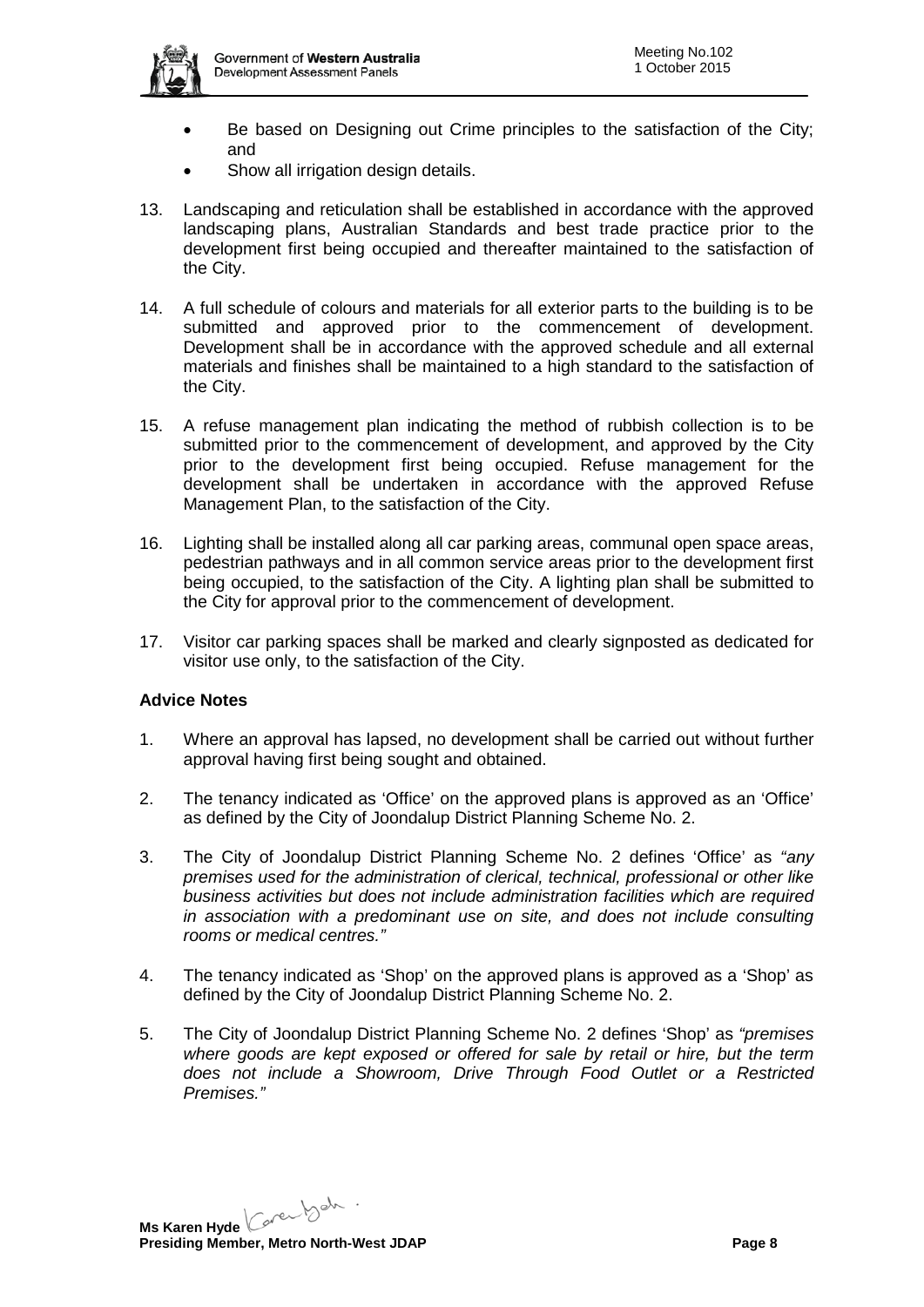6. The tenancy indicated as 'Cafe' on the approved plans is approved as a 'Restaurant' as defined by the City of Joondalup District Planning Scheme No. 2.

The City of Joondalup District Planning Scheme No. 2 defines 'Restaurant' as *"premises where the predominant use is the preparation of food for sale and consumption within the building or portion thereof. The expression may include the sale of food for consumption off the premises, where Council is of the opinion that it is incidental to the business. The term may include an outdoor eating area which shall be treated as being within the building of the Restaurant. The expression excludes Drive Through Food Outlets."*

- 7. The units on the ground and first floor of the development are approved as 'Multiple Dwellings' as defined by the Residential Design Codes of WA.
- 8. The Residential Design Codes of WA defines a 'Multiple Dwelling' as *"a dwelling in a group of more than one dwelling on a lot where any part of the plot ratio area of a dwelling is vertically above any part of the plot ratio area of any other but:*
	- *does not include a grouped dwelling; and*
	- *includes any dwellings above the ground floor in a mixed use development."*
- 9. Food business premises to comply with the requirements of the *Food Act 2008.*
- 10. Laundry facilities to be provided in residential units, in accordance with the City of Joondalup *Health Local Law 1999.*
- 11. The use of conventional dryers within laundry areas should be prohibited. Condensation dryers should instead be provided to reduce the risk of mould growths, which are commonly associated with multi-residential developments.
- 12. Applicant to comply with the *Health (Aquatic Facilities) Regulations 2007.*

# **AMENDING MOTION**

**Moved by:** Mr Fred Zuideveld **Seconded by:** Cr Liam Gobbert

In Condition 11 after the word "boundaries" insert the following words:

"with the exception of canopies to the commercial tenancies and entrance to the satisfaction of the City"

**REASON:** To allow for the canopy that extends over the boundary onto the street reserve.

**The Amending Motion was put and CARRIED UNANIMOUSLY.**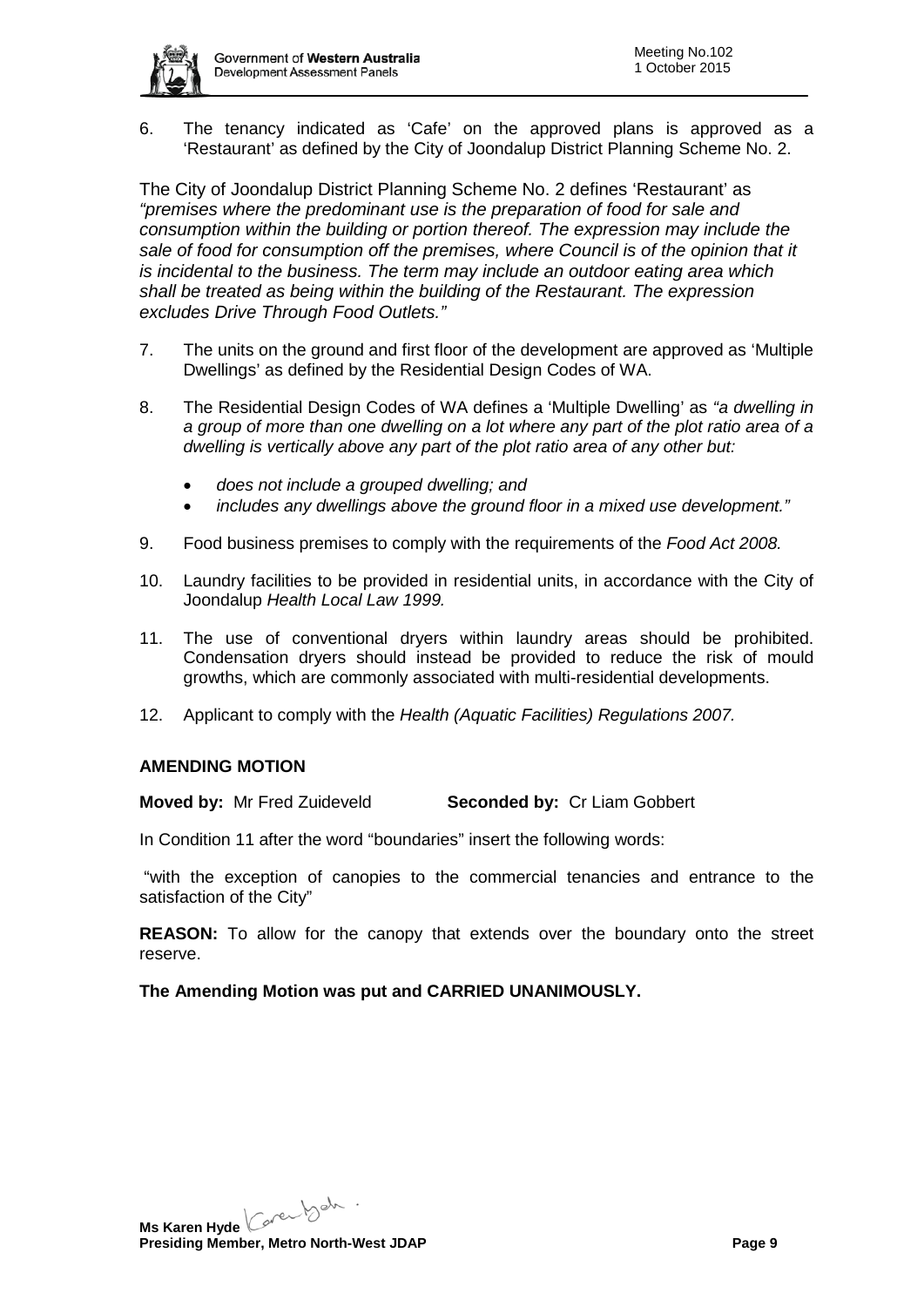

# **AMENDING MOTION**

**Moved by:** Mr Fred Zuideveld **Seconded by:** Mr Paul Drechsler

Add a Condition 18 to read as follows:

"A solid screening to 1.6 metres in height above the pool deck shall be provided to the south boundary to the satisfaction of the City."

**REASON:** To allow for privacy.

**The Amending Motion was put and CARRIED UNANIMOUSLY.**

### **AMENDING MOTION**

**Moved by:** Mr Fred Zuideveld **Seconded by:** Nil

That the basement car park shall be accessible to the public till 9.00pm each evening.

**The Amending Motion LAPSED for want of a seconder.**

#### **AMENDING MOTION**

**Moved by:** Ms Karen Hyde **Seconded by:** Cr John Chester

Add a Condition 19 to read as follows:

"Utility areas and common services shall not abut the common boundary with adjoining residential properties, with the future swimming pool equipment to be located north of grid line E shown on the approved plans and contained within a sound reduction enclosure. Plans showing the location of the future swimming pool equipment and the other utility areas and common services shall be submitted to and approved by the City prior to commencement of development. All utility areas and common services shall be developed in accordance with the approved plans."

**REASON:** To cover the matter of swimming pool equipment.

# **The Amending Motion was put and CARRIED UNANIMOUSLY.**

#### **PRIMARY MOTION (AS AMENDED)**

That the Metro North-West Joint Development Assessment Panel, pursuant to section 31 of the *State Administrative Tribunal Act 2004* in respect of SAT application DR 217/2015, resolves to:

**Set aside** its decision dated 6 July 2015 and **approves** DAP application reference DAP/15/00754 and amended plans as set out in Attachment 2 in accordance with Clause 6.9 of the *City of Joondalup District Planning Scheme No. 2*, subject to the following conditions:

**Ms Karen Hyde** Care back **Presiding Member, Metro North-West JDAP Page 10 Page 10**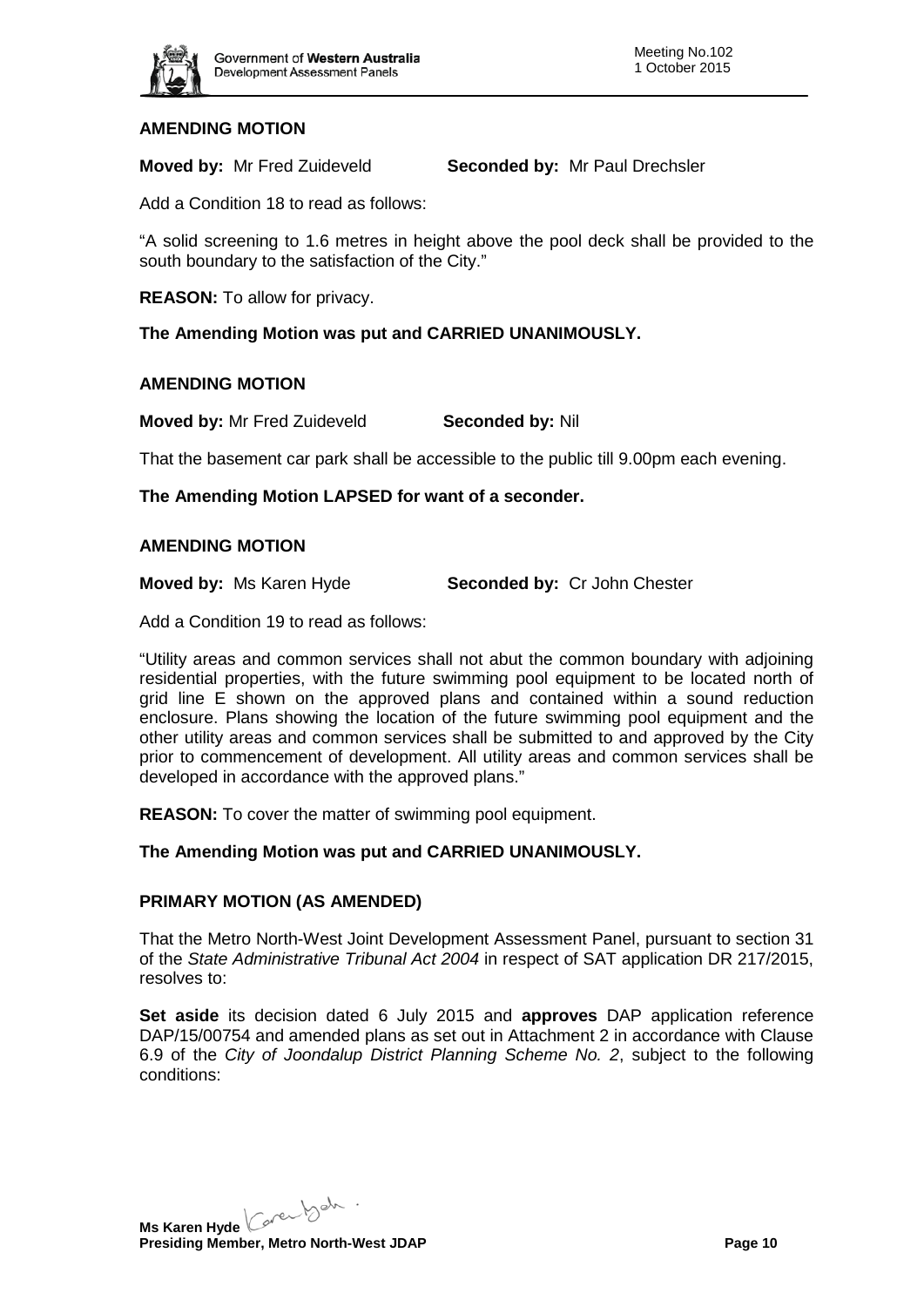

# **Conditions**

- 1. This decision constitutes planning approval only and is valid for a period of 2 years from the date of approval. If the subject development is not substantially commenced within the 2 year period, the approval shall lapse and be of no further effect.
- 2. A Construction Management Plan being submitted to and approved by the City of Joondalup prior to the commencement of development. The management plan shall detail how it is proposed to manage:
	- (a) all forward works for the site;
	- (b) the delivery of materials and equipment to the site;
	- (c) the storage of materials and equipment on the site;
	- (d) the parking arrangements for the contractors and subcontractors;
	- (e) the management of sand and dust during the construction process;
	- (f) the management of noise during the construction process; and
	- (g) other matters likely to impact on the surrounding properties.
- 3. Any proposed external building plant, including air conditioning units, piping, ducting and water tanks, being located so as to minimise any visual and noise impact on surrounding landowners, and screened from view from the street, and where practicable from adjoining buildings, with details of the location of such plant being submitted for approval by the City prior to the commencement of development.
- 4. An onsite stormwater drainage system, with the capacity to contain a 1:100 year storm of 24-hour duration, is to be provided prior to the development first being occupied, and thereafter maintained to the satisfaction of the City. Plans showing the proposed stormwater drainage system are to be submitted to the City for approval, prior to the commencement of development.
- 5. The off-street car parking bays, driveways and access points shown on the approved plans are to be designed, constructed, drained and marked in accordance with the Australian Standard for Off-street Car Parking (AS/NZS2890.1 2004), Off-street Parking for People with Disabilities (AS/NZS2890.6 2009) and Offstreet Commercial Vehicle Facilities (AS2890.2:2002), prior to the occupation of the development. These bays are to be thereafter maintained to the satisfaction of the City.
- 6. The on-street car parking bays and access points shown on the approved plans are to be designed, constructed, drained and marked in accordance with the Australian Standard for On-street Car Parking (AS/NZS2890.5 1993) and other applicable Australian Standards and Austroads guidelines to the satisfaction of the City, prior to the occupation of the development. These bays are to be thereafter maintained to the satisfaction of the City.
- 7. The construction of the pedestrian footpaths within the Angove Drive and Mallorca Avenue road reserves is required prior to the development first being occupied.
- 8. Further to conditions 6 and 7 above, detailed plans showing the proposed works in the road reserve, including construction of the pedestrian footpaths and on-street car bays, are to be submitted to and approved by the City prior to commencement of development. All costs associated with the proposed construction of the pedestrian footpath and car bays within the Angove Drive and Mallorca Avenue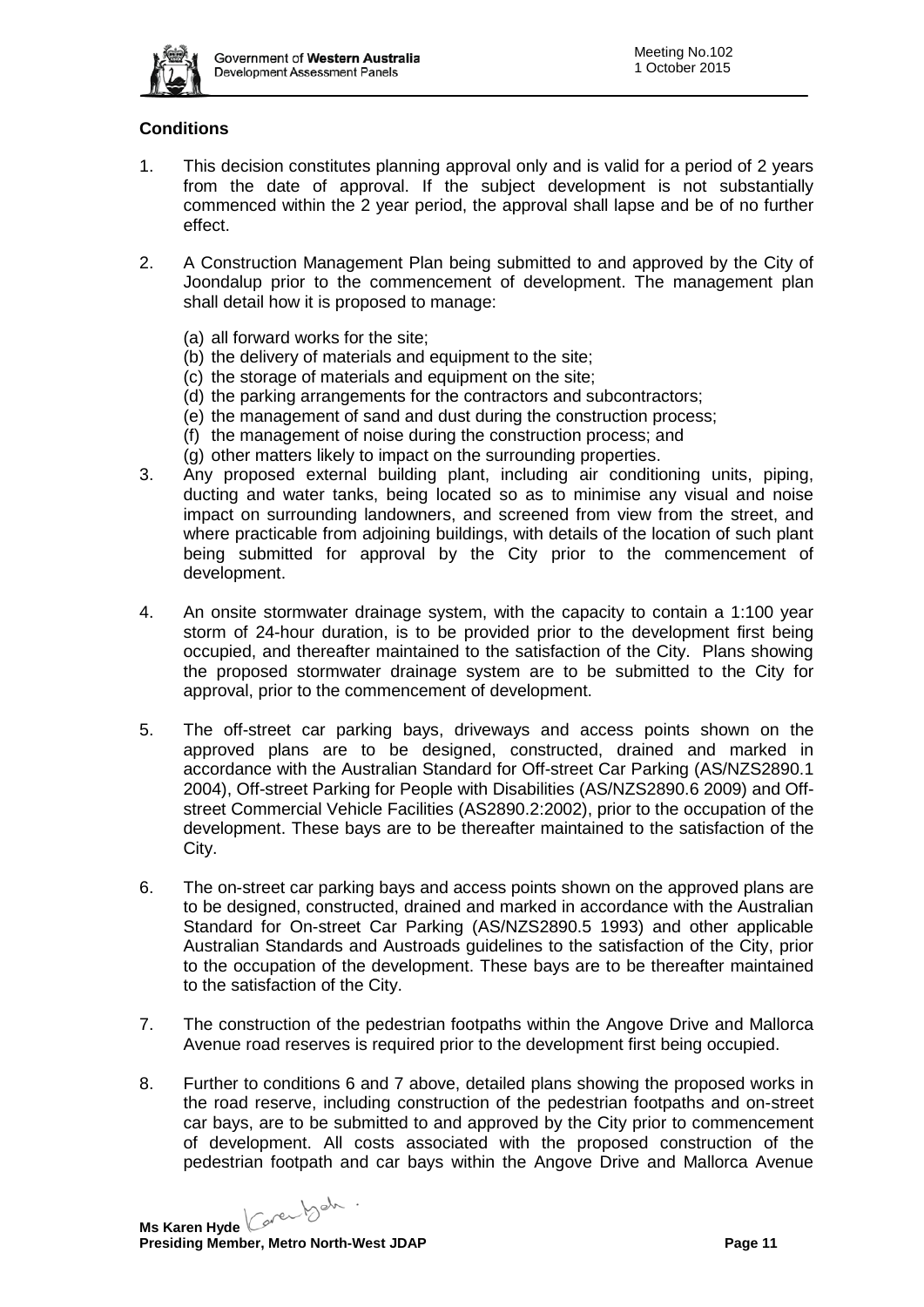

road reserves shall be at the expense of the applicant. All works are to be completed to the satisfaction of the City prior to the development first being occupied.

- 9. Bicycle parking facilities shall be provided in accordance with the Australian Standard for Offstreet Carparking – Bicycles (AS2890.3-1993 as amended) prior to the development first being occupied. Details of bicycle parking area(s) shall be provided to the City for approval prior to the commencement of development.
- 10. All external walls of the proposed buildings shall be of a clean finish, and shall at all times be maintained to a high standard, including being free of vandalism, to the satisfaction of the City.
- 11. All development shall be contained within the property boundaries with the exception of canopies to the commercial tenancies and entrance to the satisfaction of the City.
- 12. Detailed landscaping plans shall be submitted to the City for approval prior to the commencement of development. These landscaping plans are to indicate the proposed landscaping treatment(s) of the subject site and the adjoining road verge(s), and shall:
	- Be drawn at an appropriate scale of either 1:100, 1:200 or 1:500;
	- Provide all details relating to paving, treatment of verges and tree planting in the car park;
	- Show spot levels and/or contours of the site:
	- Be based on water sensitive urban design principles to the satisfaction of the City;
	- Be based on Designing out Crime principles to the satisfaction of the City; and
	- Show all irrigation design details.
- 13. Landscaping and reticulation shall be established in accordance with the approved landscaping plans, Australian Standards and best trade practice prior to the development first being occupied and thereafter maintained to the satisfaction of the City.
- 14. A full schedule of colours and materials for all exterior parts to the building is to be submitted and approved prior to the commencement of development. Development shall be in accordance with the approved schedule and all external materials and finishes shall be maintained to a high standard to the satisfaction of the City.
- 15. A refuse management plan indicating the method of rubbish collection is to be submitted prior to the commencement of development, and approved by the City prior to the development first being occupied. Refuse management for the development shall be undertaken in accordance with the approved Refuse Management Plan, to the satisfaction of the City.
- 16. Lighting shall be installed along all car parking areas, communal open space areas, pedestrian pathways and in all common service areas prior to the development first being occupied, to the satisfaction of the City. A lighting plan shall be submitted to the City for approval prior to the commencement of development.

**Ms Karen Hyde** Care back **Presiding Member, Metro North-West JDAP Page 12 Page 12**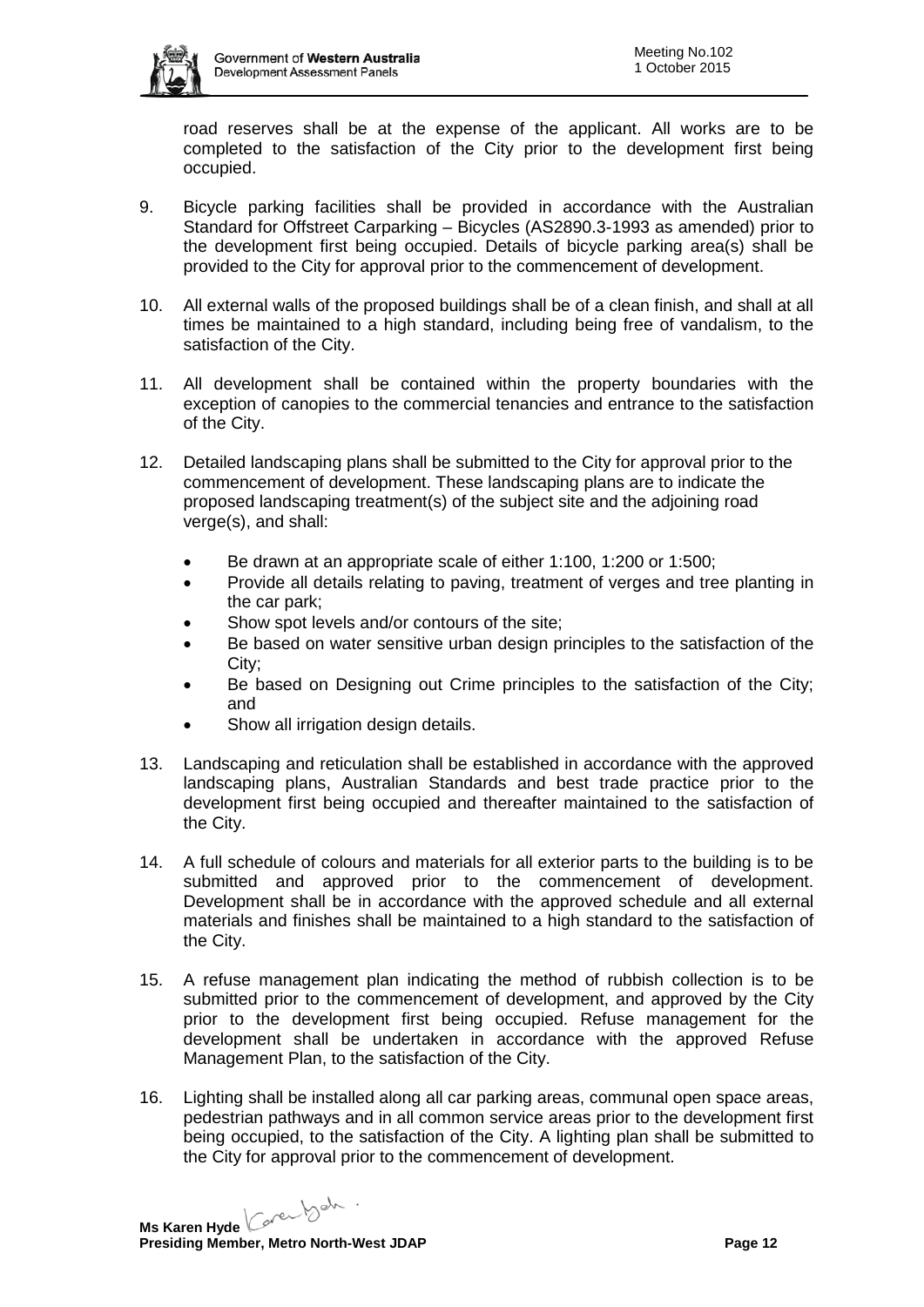

- 17. Visitor car parking spaces shall be marked and clearly signposted as dedicated for visitor use only, to the satisfaction of the City.
- 18. A solid screening to 1.6 metres in height above the pool deck shall be provided to the south boundary to the satisfaction of the City.
- 19. Utility areas and common services shall not abut the common boundary with adjoining residential properties, with the future swimming pool equipment to be located north of grid line E shown on the approved plans and contained within a sound reduction enclosure. Plans showing the location of the future swimming pool equipment and the other utility areas and common services shall be submitted to and approved by the City prior to commencement of development. All utility areas and common services shall be developed in accordance with the approved plans.

# **Advice Notes**

- 1. Where an approval has lapsed, no development shall be carried out without further approval having first being sought and obtained.
- 2. The tenancy indicated as 'Office' on the approved plans is approved as an 'Office' as defined by the City of Joondalup District Planning Scheme No. 2.
- 3. The City of Joondalup District Planning Scheme No. 2 defines 'Office' as *"any premises used for the administration of clerical, technical, professional or other like business activities but does not include administration facilities which are required in association with a predominant use on site, and does not include consulting rooms or medical centres."*
- 4. The tenancy indicated as 'Shop' on the approved plans is approved as a 'Shop' as defined by the City of Joondalup District Planning Scheme No. 2.
- 5. The City of Joondalup District Planning Scheme No. 2 defines 'Shop' as *"premises where goods are kept exposed or offered for sale by retail or hire, but the term does not include a Showroom, Drive Through Food Outlet or a Restricted Premises."*
- 6. The tenancy indicated as 'Cafe' on the approved plans is approved as a 'Restaurant' as defined by the City of Joondalup District Planning Scheme No. 2.
- 7. The City of Joondalup District Planning Scheme No. 2 defines 'Restaurant' as *"premises where the predominant use is the preparation of food for sale and consumption within the building or portion thereof. The expression may include the*  sale of food for consumption off the premises, where Council is of the opinion that it *is incidental to the business. The term may include an outdoor eating area which shall be treated as being within the building of the Restaurant. The expression excludes Drive Through Food Outlets."*
- 8. The units on the ground and first floor of the development are approved as 'Multiple Dwellings' as defined by the Residential Design Codes of WA.